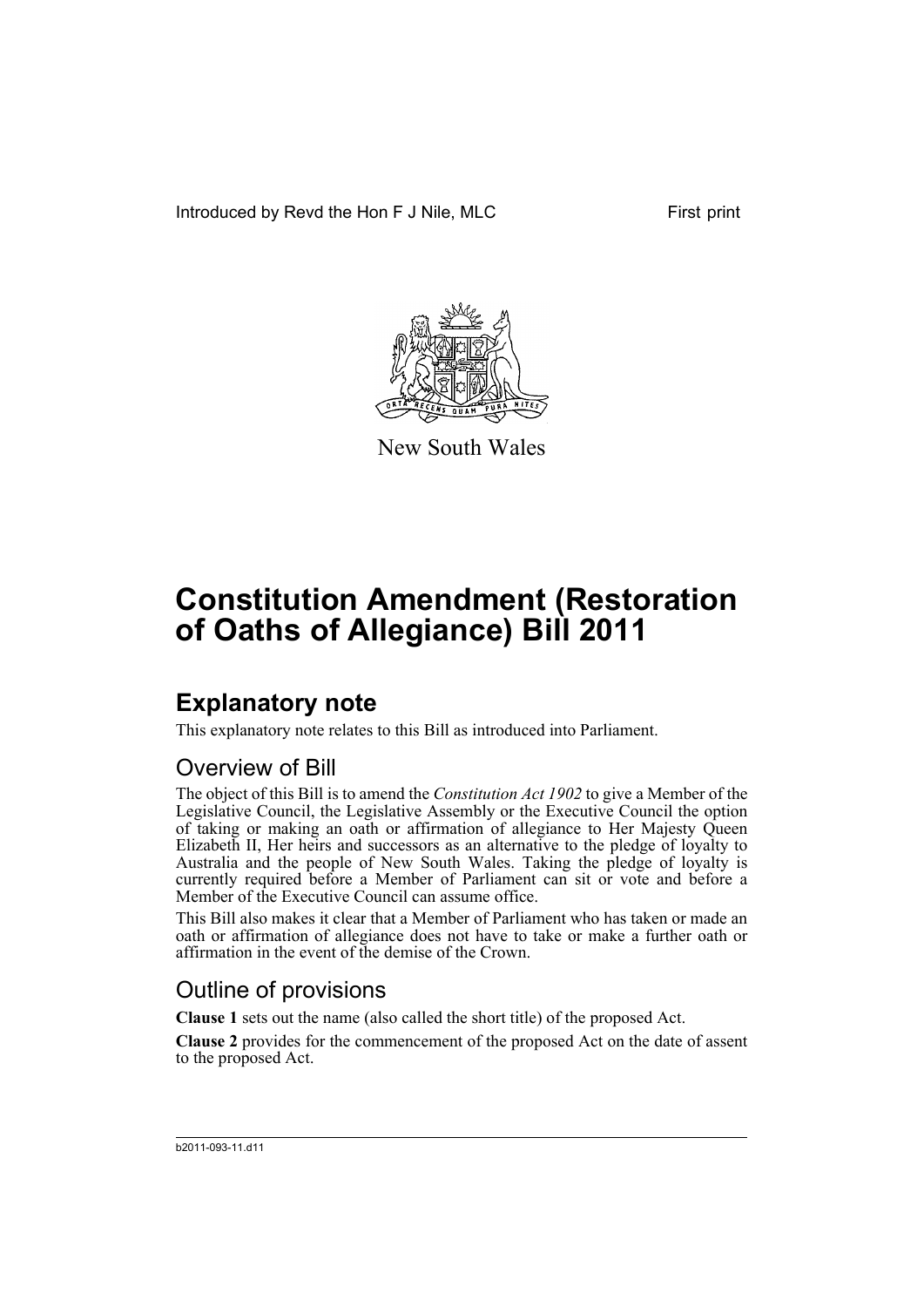Constitution Amendment (Restoration of Oaths of Allegiance) Bill 2011

Explanatory note

#### **Schedule 1 Amendment of the Constitution Act 1902 No 32**

**Schedule 1** amends the *Constitution Act 1902* to give effect to the matters set out in the Overview.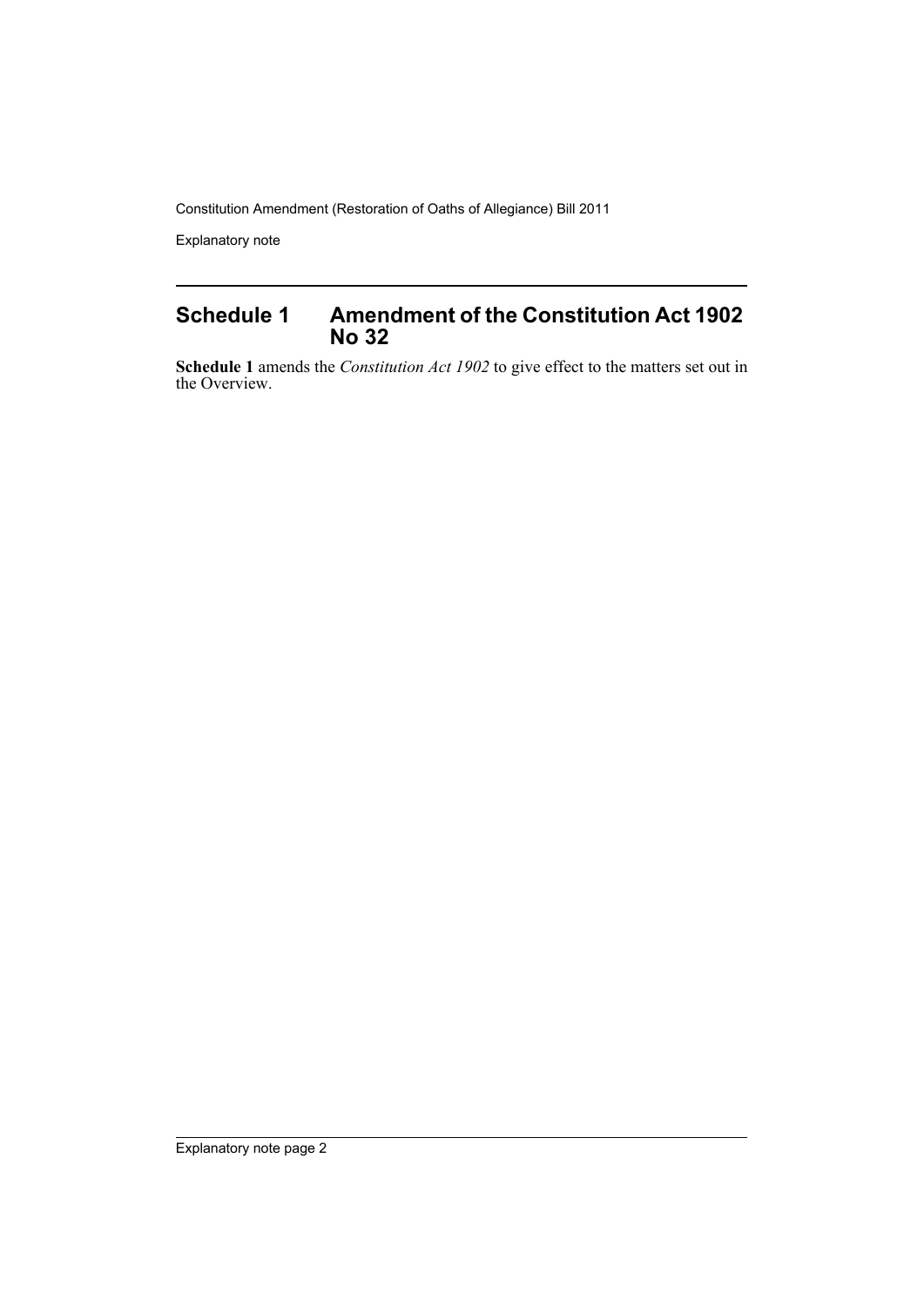Introduced by Revd the Hon F J Nile, MLC First print



New South Wales

# **Constitution Amendment (Restoration of Oaths of Allegiance) Bill 2011**

## **Contents**

|                                                     | Page |
|-----------------------------------------------------|------|
| Name of Act                                         |      |
| 2 Commencement                                      |      |
| Schedule 1 Amendment of Constitution Act 1902 No 32 |      |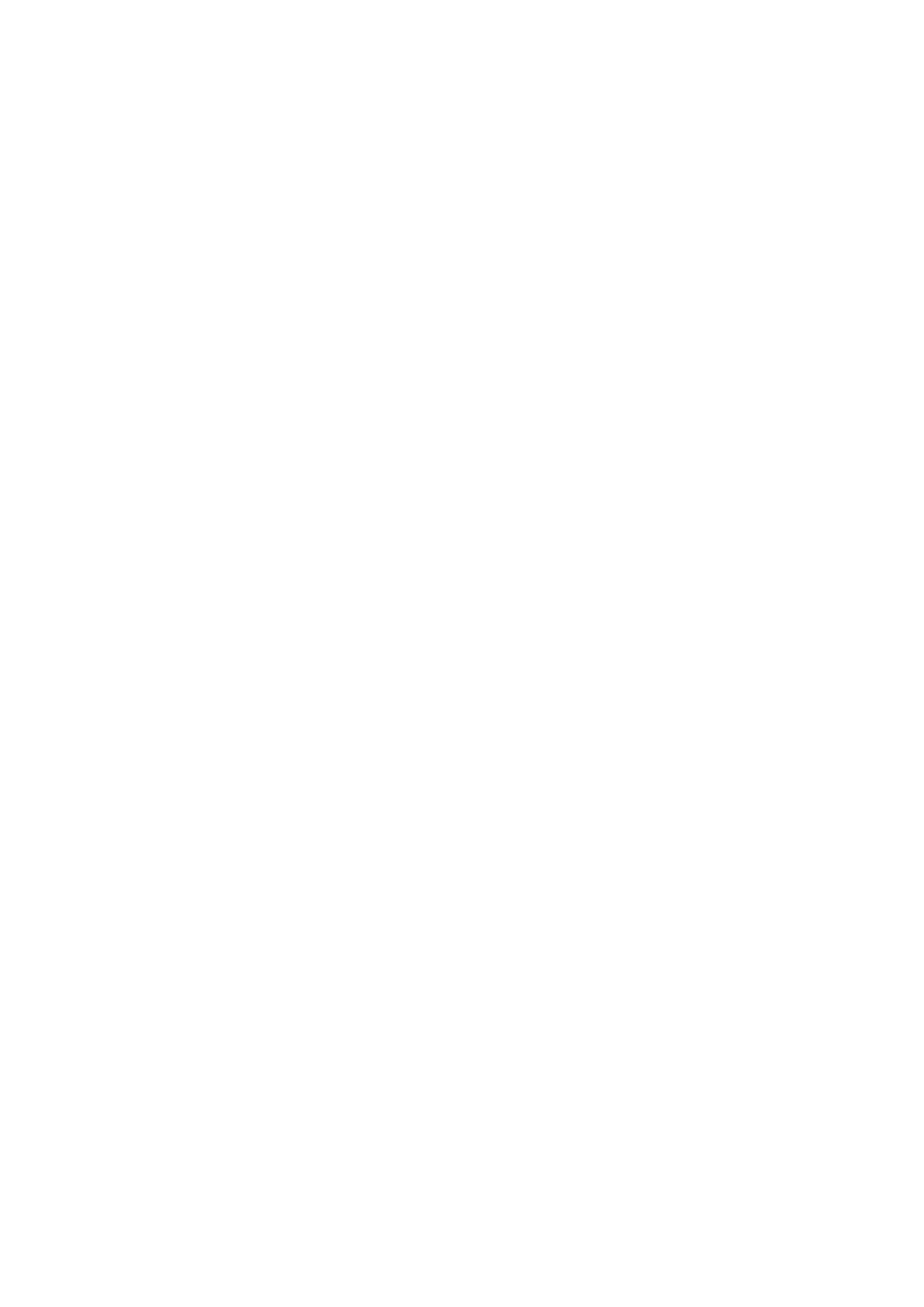

New South Wales

## **Constitution Amendment (Restoration of Oaths of Allegiance) Bill 2011**

No , 2011

#### **A Bill for**

An Act to amend the *Constitution Act 1902* to provide that Members of Parliament and Ministers may make an oath or affirmation of allegiance to Her Majesty Queen Elizabeth II, Her heirs and successors as an alternative to the current pledge of loyalty to Australia and the people of New South Wales.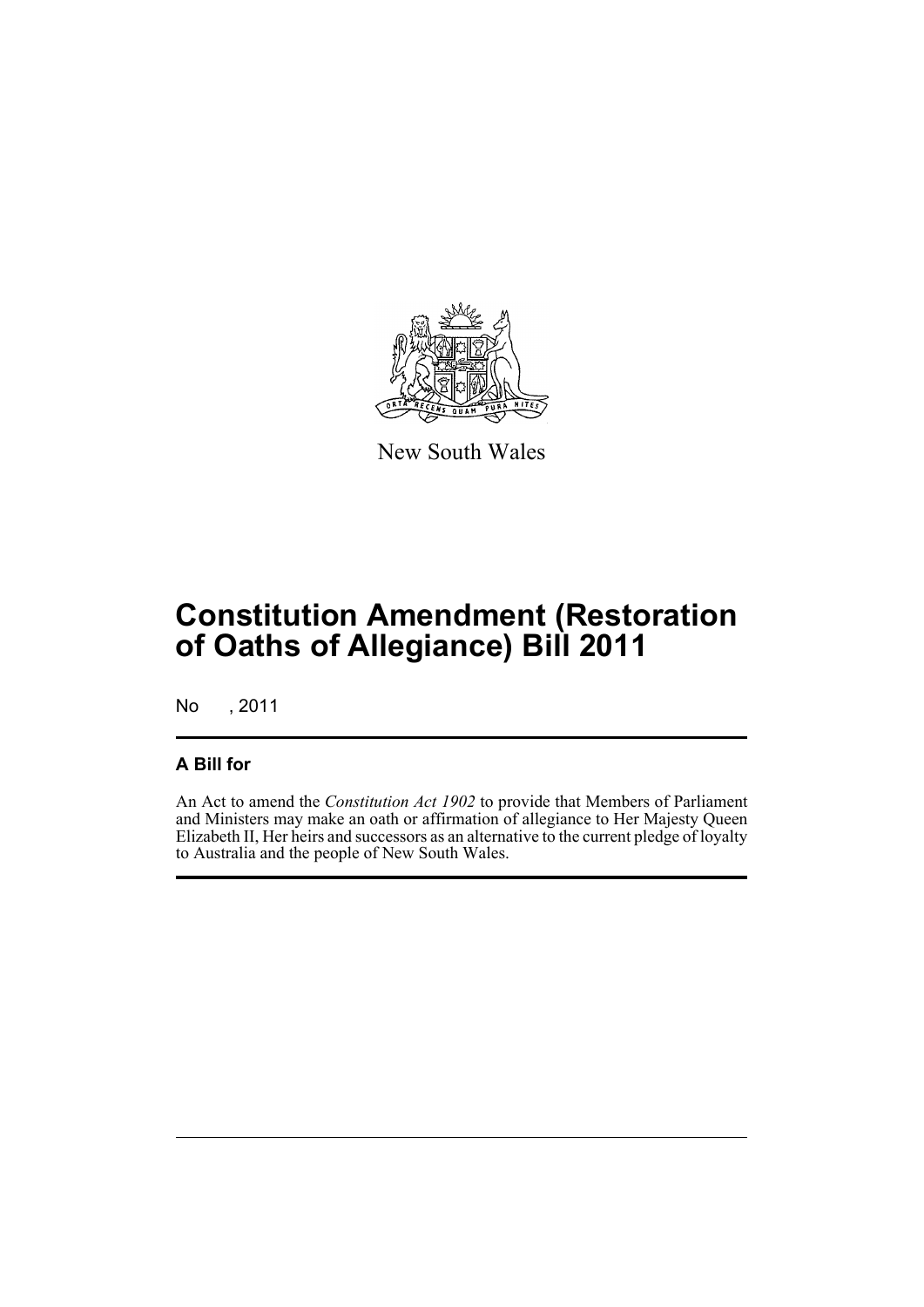<span id="page-5-1"></span><span id="page-5-0"></span>

| The Legislature of New South Wales enacts: |                                                                                          | 1                   |
|--------------------------------------------|------------------------------------------------------------------------------------------|---------------------|
|                                            | Name of Act                                                                              | $\mathcal{P}$       |
|                                            | This Act is the Constitution Amendment (Restoration of Oaths of<br>Allegiance) Act 2011. | 3<br>$\overline{4}$ |
|                                            | <b>Commencement</b>                                                                      | 5                   |
|                                            | This Act commences on the date of assent to this Act.                                    | 6                   |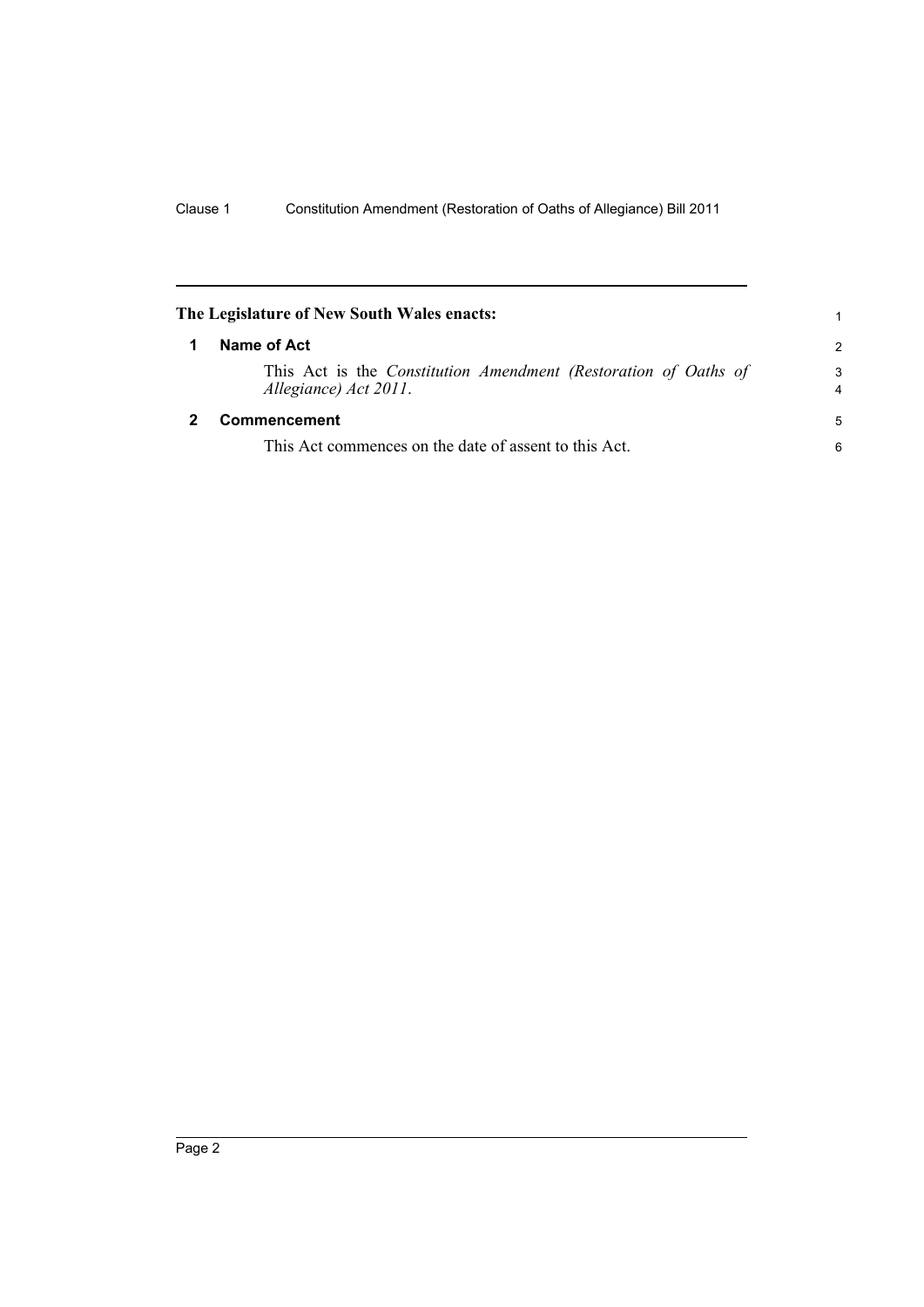Constitution Amendment (Restoration of Oaths of Allegiance) Bill 2011

Amendment of Constitution Act 1902 No 32 Schedule 1

<span id="page-6-0"></span>

|     | <b>Schedule 1</b>   | <b>Amendment of Constitution Act 1902</b><br><b>No 32</b>                                                                                                                                                         | $\mathbf{1}$<br>$\overline{2}$ |
|-----|---------------------|-------------------------------------------------------------------------------------------------------------------------------------------------------------------------------------------------------------------|--------------------------------|
| [1] | allegiance taken    | Section 12 No member to sit or vote until pledge of loyalty or oath of                                                                                                                                            | 3<br>4                         |
|     |                     | Insert "or oath of allegiance" after "pledge of loyalty" in section 12 (1).                                                                                                                                       | $\sqrt{5}$                     |
| [2] | Section 12 (4)-(4B) |                                                                                                                                                                                                                   | 6                              |
|     |                     | Omit section 12 (4). Insert instead:                                                                                                                                                                              | $\overline{7}$                 |
|     | (4)                 | The oath of allegiance is to be in the following form (with the<br>name of the reigning Sovereign substituted, where appropriate):                                                                                | 8<br>9                         |
|     |                     | I swear that I will be faithful and bear true allegiance to Her<br>Majesty Queen Elizabeth II, Her heirs and successors according<br>to law. So help me God.                                                      | 10<br>11<br>12                 |
|     | (4A)                | A Member may, instead of taking an oath of allegiance, make an<br>affirmation to the same effect.                                                                                                                 | 13<br>14                       |
|     | (4B)                | It is not necessary for a Member who has taken or made an oath<br>or affirmation of allegiance to take or make that oath or<br>affirmation again after any demise of the Crown, including by or<br>on abdication. | 15<br>16<br>17<br>18           |
| [3] |                     | Section 35CA Executive Councillor's pledge of loyalty or oath of<br>allegiance and oath of office                                                                                                                 | 19<br>20                       |
|     |                     | Insert "or oath of allegiance" after "pledge of loyalty" in section 35CA (1)(a).                                                                                                                                  | 21                             |
| [4] | Section 35CA (3A)   |                                                                                                                                                                                                                   | 22                             |
|     |                     | Insert after section 35CA (3):                                                                                                                                                                                    | 23                             |
|     | (3A)                | The oath of allegiance is to be in the following form (with the<br>name of the reigning Sovereign substituted, where appropriate):                                                                                | 24<br>25                       |
|     |                     | I swear that I will be faithful and bear true allegiance to Her<br>Majesty Queen Elizabeth II, Her heirs and successors according<br>to law. So help me God.                                                      | 26<br>27<br>28                 |